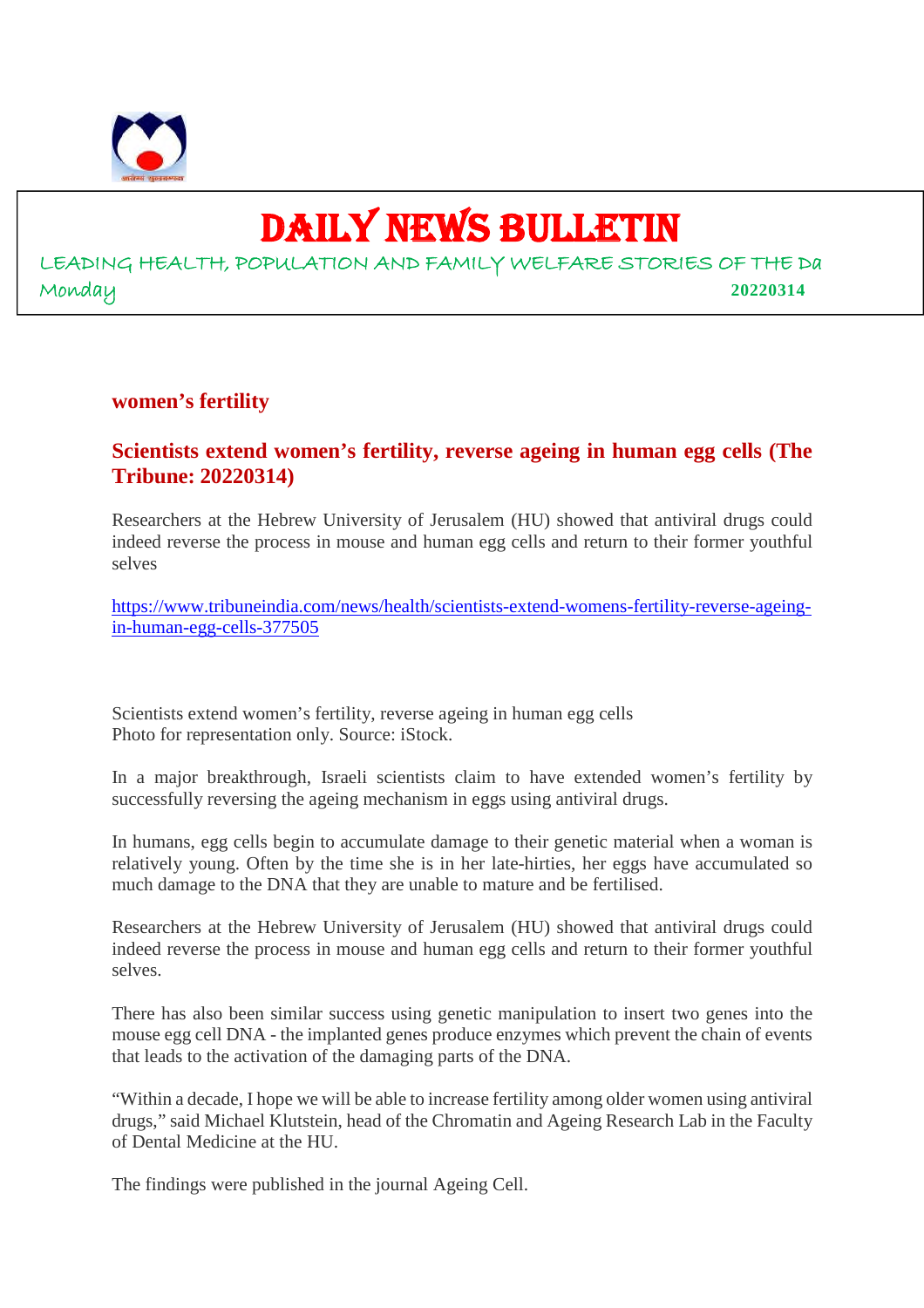The team successfully identified one of the ageing processes that prevent the successful maturation of an egg cell.

# **Public health measures**

# **Should public health measures like masking continue beyond the pandemic? Data on viral infections show their benefits (The Tribune: 20220314)**

https://www.tribuneindia.com/news/health/should-public-health-measures-like-maskingcontinue-beyond-the-pandemic-377470

Should public health measures like masking continue beyond the pandemic? Photo for representation only. File photo

Calgary, March 13

Public health measures, such as masking and physical distancing that have been a high-profile part of the COVID-19 response for the past two years are now beginning to lift. However, surprisingly little attention has been paid to the remarkable effects of these measures on other respiratory illnesses caused by or exacerbated by viral infections.

These effects are a valuable research discovery from the pandemic. It's a discovery that suggests that selective, non-mandated use of public health measures like masking, physical distancing and hand-washing may have a continued role as we enter the endemic phase of COVID-19. Collectively, these measures are known as non-pharmacologic public health interventions (NPIs).

Following the onset of the pandemic in March 2020, many regions around the world reported a dramatic decrease in demand for acute healthcare services, including urgent care visits to emergency departments and inpatient hospital stays.

Early on, this was likely driven by stringent lockdown measures, patients avoiding healthcare settings due to fears of contracting COVID-19 or the perception that hospitals were overwhelmed and unable to accommodate non-emergency cases.

However, as public health measures were relaxed over the following months, there was a rapid rebound in healthcare services for conditions such as heart disease and appendicitis. Meanwhile, the decrease persisted for respiratory illnesses attributed to non-COVID-19 viruses.

In Canada, the usual annual surge in influenza infections has not occurred during the two winters since the beginning of the pandemic.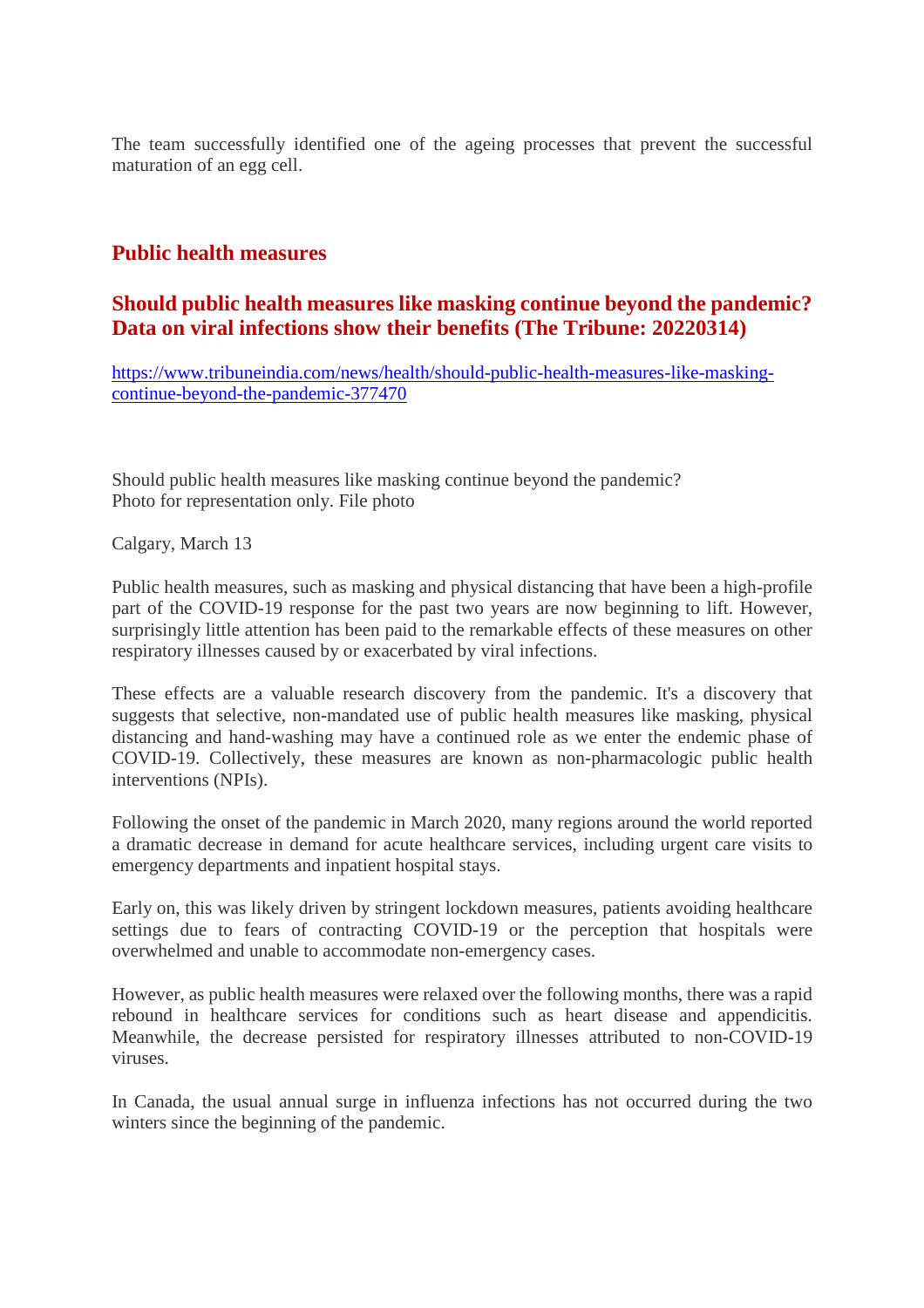Our research group — all front-line healthcare workers — analyzed nationwide admissions data that revealed that hospital admissions for major respiratory illnesses dropped sharply in the year following the start of the first lockdown.

# **Omicron infection**

# **Pfizer-BioNTech vax greatly reduces Omicron infection risk among kids: CDC**

**Children and adolescents aged five to 15 were tested for SARS-CoV-2 weekly, irrespective of symptoms, during July 2021 to February 2022(The Tribune: 20220314)**

https://www.tribuneindia.com/news/health/pfizer-biontech-vax-greatly-reduces-omicroninfection-risk-among-kids-cdc-377234

Pfizer-BioNTech vax greatly reduces Omicron infection risk among kids: CDC Photo for representational purpose only. iStock

Two doses of Pfizer-BioNTech Covid-19 vaccine greatly reduced the risk of Omicron infection among children aged five to 15, according to a study published by the US Centers for Disease Control and Prevention (CDC).

Children and adolescents aged five to 15 were tested for SARS-CoV-2 weekly, irrespective of symptoms, during July 2021 to February 2022, Xinhua news agency quoted the CDC as saying.

Approximately one half of Omicron infections in unvaccinated children and adolescents were asymptomatic, according to the CDC.

Two doses of Pfizer-BioNTech Covid-19 vaccine reduced the risk of Omicron infection by 31 per cent among children aged five to 11, and by 59 per cent among adolescents aged 12 to 15, according to the CDC study.

The Pfizer-BioNTech mRNA Covid-19 vaccine was recommended by CDC's Advisory Committee on Immunization Practices for adolescents aged 12 to 15 on May 12 last year, and for children aged five to 11 years on November 2, 2021.

# **Red blood cells**

**Researchers re-engineer red blood cells to trigger immune system against Covid**

**Red blood cell membranes are embedded with SARS-CoV-2 spike proteins, which then form virus-like particles (The Tribune: 20220314)**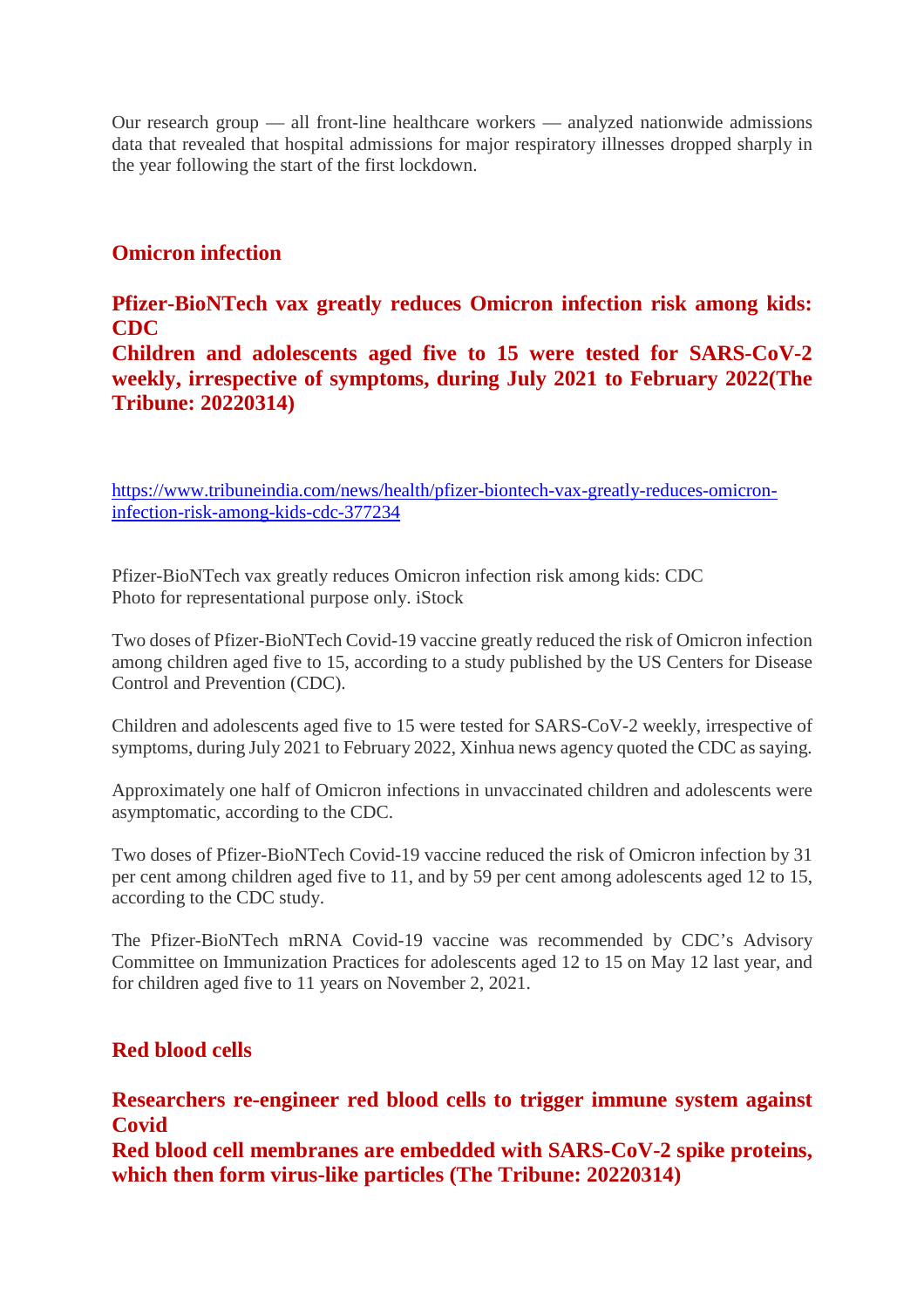https://www.tribuneindia.com/news/health/researchers-re-engineer-red-blood-cells-to-triggerimmune-system-against-covid-377233

Researchers re-engineer red blood cells to trigger immune system against Covid Photo for representational purpose only. iStock

Researchers have teamed up to modify red blood cells to transport viral agents which can safely trigger the immune system to protect the body against SARS-CoV-2, creating a promising new vehicle for vaccine delivery.

The new method, described in the journal PLOS ONE, is said to be a unique approach to vaccination. Red blood cell membranes are embedded with SARS-CoV-2 spike proteins, which then form virus-like particles.

"We take red blood cells and remove everything from the inside. We then attach spike proteins to their outside to mimic a coronavirus," explained co-author Isabella Passos Gastaldo from McMaster University, Canada.

The particles, shown to activate the immune system and produce antibodies in mice, are completely harmless.

"Current vaccine delivery methods often cause drastic immune system reactions and have short-lived responses," said another researcher.

"Some of the vaccines that have been developed have shown side effects. This delivery platform opens new possibilities for vaccines and therapeutics," the researcher added.

The researchers found cells can be loaded with a large dose of viral proteins, yet likely produce few side effects, making the new method more tolerable and effective than other vaccine options.

They said they have developed a method where we can trigger an immune response without the use of genetic material and yet they can synthesize these particles in a very short amount of time.

The technology can be quickly adapted to develop vaccines for variants or new viruses that may emerge in the future.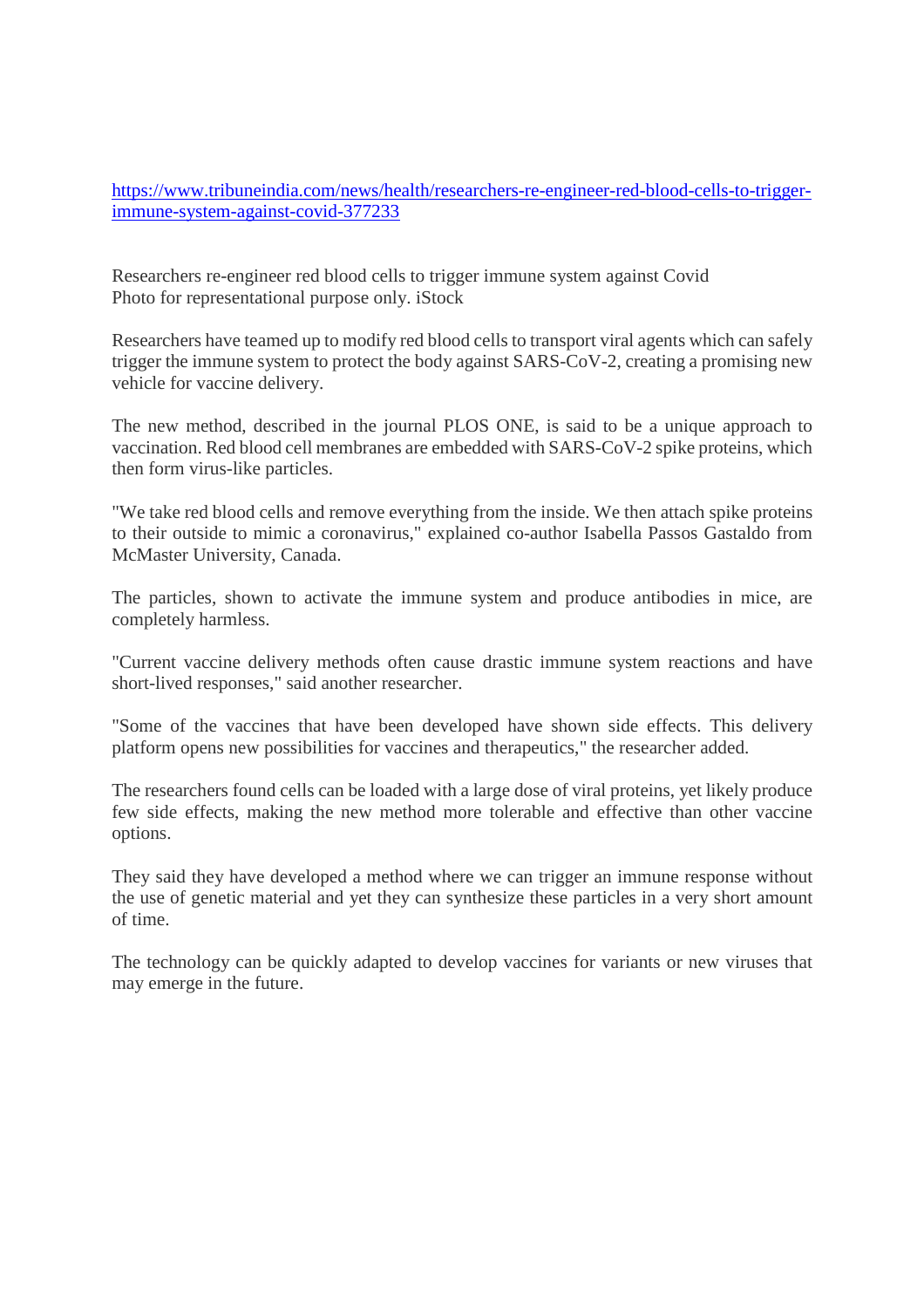# **Broken Heart Syndrome'**

# **Expert: Stress can cause 'Broken Heart Syndrome' among women (The Tribune: 20220314)**

https://www.tribuneindia.com/news/jalandhar/expert-stress-can-cause-broken-heartsyndrome-among-women-377179

Expert: Stress can cause 'Broken Heart Syndrome' among women Photo for representational purpose only.

"Heart disease and stroke are the leading causes of death among women, but it remains underdiagnosed and undertreated because of basic differences in the presentation and diagnostics as well as treatment challenges which are entirely different from men," said senior cardiac surgeon Dr Deepak Puri.

Stress is another factor which affects women as compared to men, especially after menopause. In young females, Tako Subo cardiomyopathy, which is also called 'Broken Heart Syndrome', is quite common following extremely stressful situations.

While addressing a webinar, he stated that the risk of death due to heart disease and stroke is higher in women than men. Every year, six times more women die because of heart disease as compared to breast cancer and the heart disease deaths in women are more than the deaths due to all cancer deaths in women combined, maintained Dr Puri, who is also the global chairman of Cardiomersion, a global group of cardiovascular and comprehensive cardiac care.

He said, "Women do not present with usual symptoms. About 64% women die suddenly of heart attacks without having any previous symptoms. In 53% women, the symptoms go unrecognised."

"It is indeed unfortunate as 80% of these deaths are preventable with simple lifestyle changes and education. Women do not usually experience classical chest pain but may face unexplained fatigue, nausea, jaw pain, tingling sensation in forearms," he added.

# **Generic drug**

**Lupin gets USFDA nod to market generic drug Mumbai-based drug firm's product is the generic equivalent of Lundbeck Pharmaceuticals' Sabril for Oral Solution (The Tribune: 20220314)**

https://www.tribuneindia.com/news/health/lupin-gets-usfda-nod-to-market-generic-drug-377008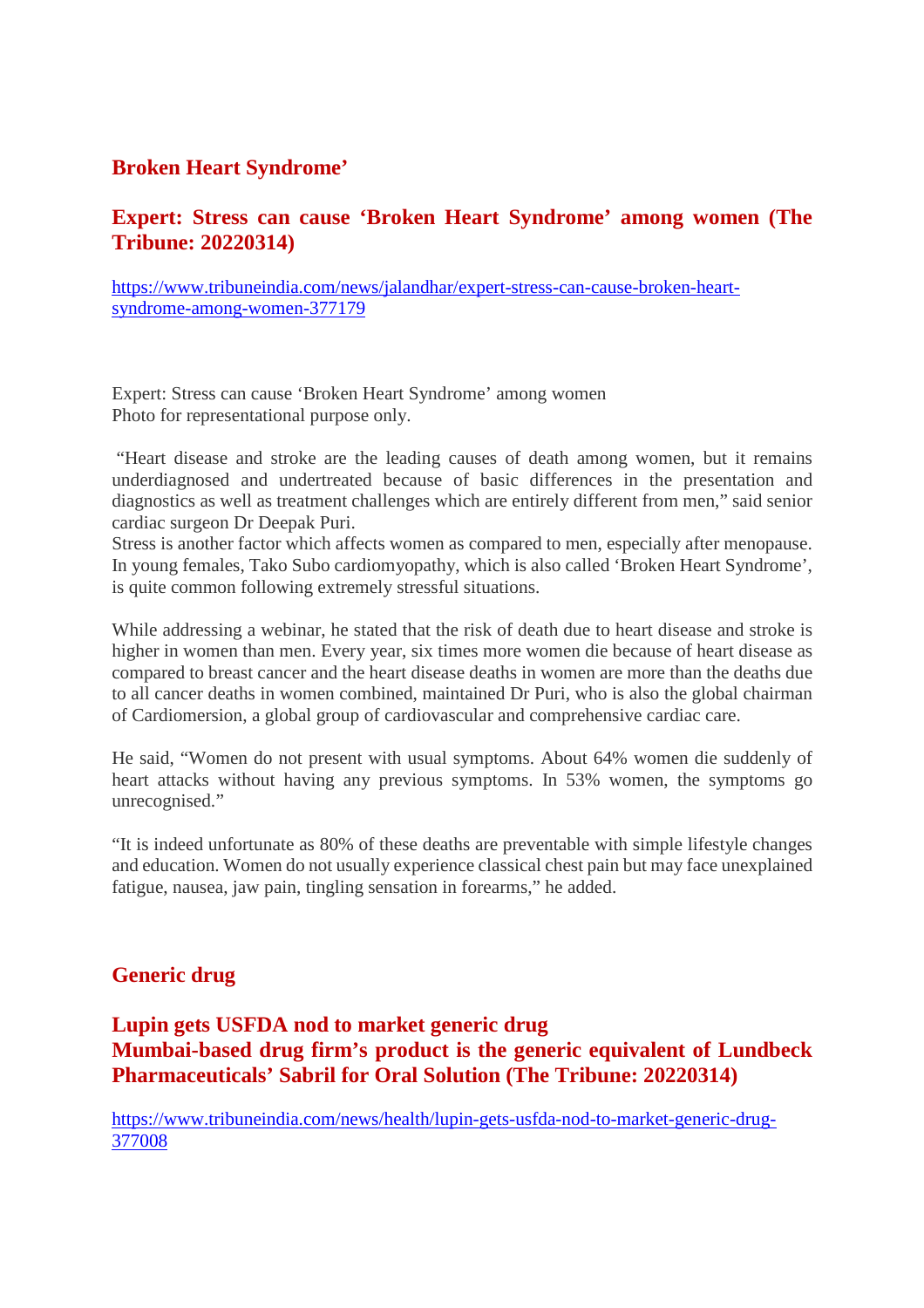Drug firm Lupin on Friday said it has received approval from the US health regulator to market its anti-epilepsy drug Vigabatrin for Oral Solution in the American market.

The company has received approval from the US Food and Drug Administration (FDA) for its abbreviated new drug application (ANDA), Vigabatrin for Oral Solution USP (500 mg), Lupin said in a statement.

The Mumbai-based drug firm's product is the generic equivalent of Lundbeck Pharmaceuticals' Sabril for Oral Solution.

The product will be manufactured at Lupin's manufacturing facility in Goa, it added.

As per IQVIA MAT December 2021 data, Vigabatrin for Oral Solution USP (500 mg) had estimated annual sales of USD 275 million (around Rs 2,100 crore) in the US.

# **Protein foods**

# **Eating several protein foods together can help lower BP: Study (The Tribune: 20220314)**

https://www.tribuneindia.com/news/health/eating-several-protein-foods-together-can-helplower-bp-study-376946

Eating several protein foods together can help lower BP: Study Photo for representation only. Source: iStock.

Finding it hard to regulate your hypertension? Eating a balanced diet, including protein from a variety of sources, may help adults lower the risk of developing high blood pressure, according to new research.

Hypertension, or high blood pressure is one of the leading contributors to cardiovascular disease. When left untreated, high blood pressure damages the circulatory system and is a significant contributing factor to heart attack, stroke and other health conditions.

The study, published in the journal Hypertension, showed that those people who ate four or more protein foods, which include whole grains, refined grains, processed red meat, unprocessed red meat, poultry, fish, egg and legumes, had a 66 per cent lower risk of developing high blood pressure compared to those who ate less than two.

"The heart health message is that consuming a balanced diet with proteins from various different sources, rather than focusing on a single source of dietary protein, may help to prevent the development of high blood pressure," said Xianhui Qin, from the National Clinical Research Centre for Kidney Disease at Nanfang Hospital, Southern Medical University in China.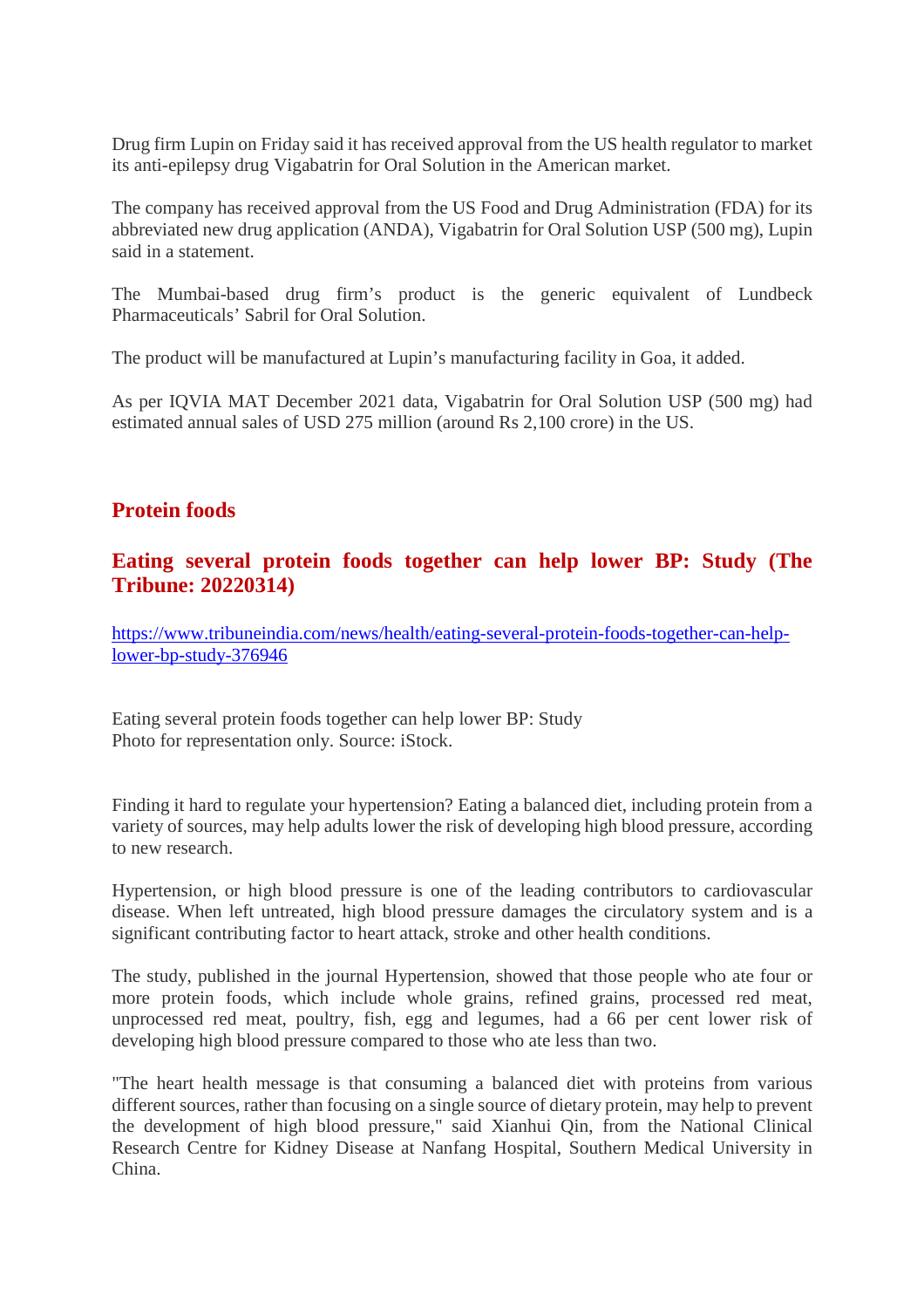"Nutrition may be an easily accessible and effective measure to fight against hypertension. Along with fat and carbohydrates, protein is one of the three basic macronutrients," Qin added.

There is a strong association between poor diet quality and increased risk of cardiovascular disease and death from cardiovascular disease. In its 2021 dietary guidance to improve cardiovascular health, the American Heart Association advises people eat healthy sources of protein, mostly from plants and may include seafood and low-fat or fat-free dairy products, and, if desired, lean cuts and unprocessed forms of meat or poultry.

The American Heart Association also recommends eating one to two servings, or 5.5 ounces, of protein daily.

# **Antibodies**

# **Children more unlikely to produce antibodies (The Hindu:20220314)**

https://www.thehindu.com/sci-tech/science/children-more-unlikely-to-produceantibodies/article65217013.ece

Study comparing adults and children was done when Wuhan strain was in circulation; results may not hold true for Delta and Omicron

A small study involving 108 participants — 57 children and 51 adults — found that compared with adults, a higher proportion of children did not produce antibodies in response to SARS-CoV-2 infection (seroconversion). All the 108 participants were either asymptomatic or had only mild symptoms. The lack of antibodies in children becomes particularly stark as both adults and children had comparable viral load.

The study was carried out between May 10 and October 28, 2020 at the Royal Children's Hospital, Melbourne, Australia. The study looked at the ability of

# **Surgery**

# **More Than Just Surgery: Life lessons beyond the O.T. review: The healing touch (The Hindu:20220314)**

https://www.thehindu.com/sci-tech/health/medicine-and-research/more-than-just-surgerylife-lessons-beyond-the-ot-review-the-healing-touch/article65203734.ece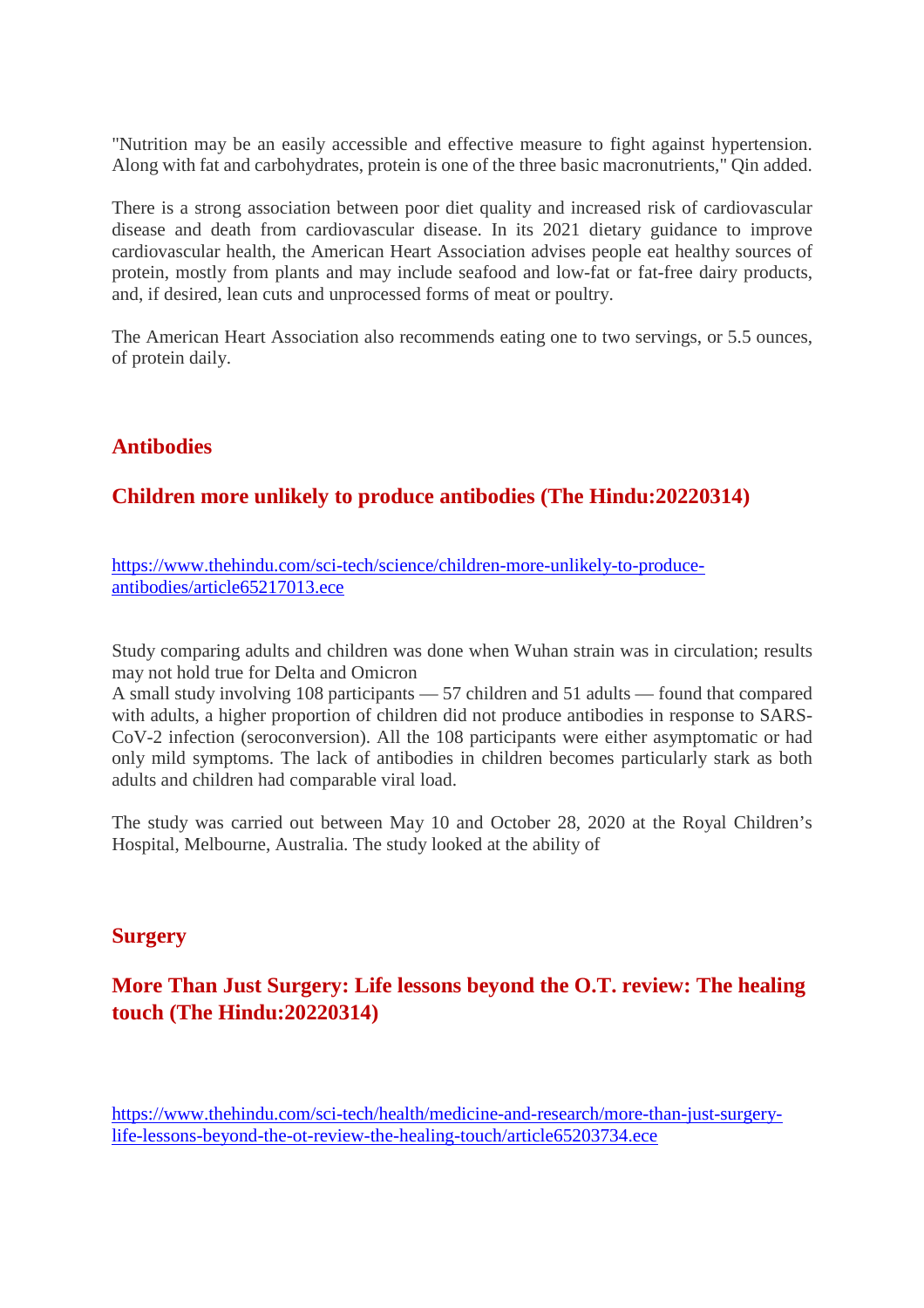Tracing India's surgical history through the memoirs of a pioneering doctor

For reasons unknown, until recently, there were relatively few autobiographies by pathbreaking Indian doctors. Ergo, this memoir by Tehemton Udwadia is a most welcome one. Udwadia has been a general and gastrointestinal surgeon in Mumbai for about six decades. It would not be an exaggeration to state that almost every Indian surgeon (and doctors from other fields) are aware of him and his achievements — he is, after all the pioneer of laparoscopic surgery in India. Laparoscopic surgery forms an important part of this book, which has been written for a general readership, but there is more than just that.

# **Genetic variants**

# **The genetic variants causing severe COVID-19(The Hindu:20220314)**

https://www.thehindu.com/sci-tech/science/the-genetic-variants-causing-severe-covid-19/article65221636.ece?homepage=true

What is the GenoMICC research project? Will the identification of new genes aid the development of new treatments for the disease?

The story so far: Scientists in the United Kingdom as part of a research project, GenOMICC (Genetics of Mortality in Critical Care), have identified 16 new genetic variants that make a person more susceptible to a severe COVID-19 infection.

# **New Cases (The Asian Age:20220314)**

http://onlineepaper.asianage.com/articledetailpage.aspx?id=16226193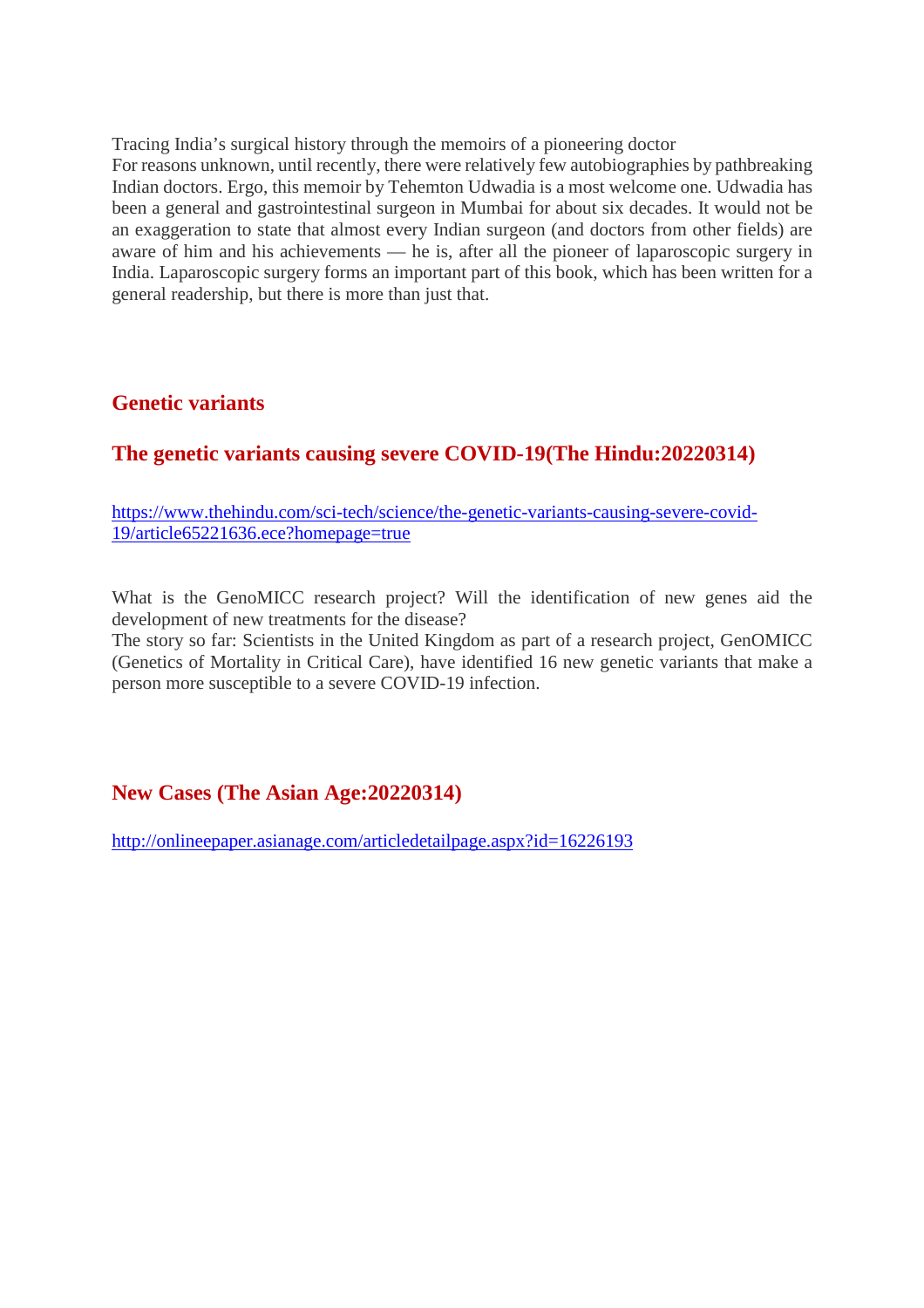# Over 180cr vaccine doses administered so far 47 die, 3,116 Covid cases in 24 hrs, lowest in 676 days

#### **AGE CORRESPONDENT** NEW DELHI, MARCH 13

India logged 3,116 new coronavirus infections, the lowest in 676 days, taking the total tally of Covid-19 cases  $to$ 4.29.90.991. while the active cases dipped to 38,069. The death toll has gone up to 5,15,850 with 47 fresh fatalities reported in the last 24 hours.

The active cases comprise 0.09 per cent of the total infections while the national Covid-19 recovery rate further improved to 98.71 per cent. There has been a reduction of 2,490 cases in the active Covid-19 caseload in a span of 24 hours.

The daily positivity rate was recorded as 0.41 per cent while the weekly positivity rate was 0.50 per cent. The number of people who have recuperated



from the disease surged to 4,24,37,072, while the case fatality rate was recorded as 1.20 per cent.

India has administered over 180.13 crore of vaccine doses for Covid-19 to its eligible population so far. The country's Covid-19 tally had crossed the 20lakh mark on August 7, 2020, 30 lakh on August 23, 40 lakh on September 5 and 50 lakh on September 16. It went past 60 lakh on September 28, 70 lakh on October 11, crossed 80 lakh on October 29, 90 lakh on November 20 and surpassed the one-crore mark on December 19. India crossed the grim milestone of two crore on May 4 and three crore on June 23 last year.

According to the health ministry data uploaded on Sunday morning, the 47 new fatalities include 31 from Kerala. The data showed that a total of 5,15,850 deaths reported so far in the country include 1,43,752 from Maharashtra, 66,793 from Kerala, 40,018 from Karnataka, 38,023 from Tamil Nadu, 26,141 from Delhi, 23,491 from Uttar Pradesh and 21,186 from<br>West Bengal. The ministry stressed that more than 70 per cent of the deaths occurred due to comorbidities.

# Live with Covid (The Asian Age: 20220314)

http://onlineepaper.asianage.com/articledetailpage.aspx?id=16226211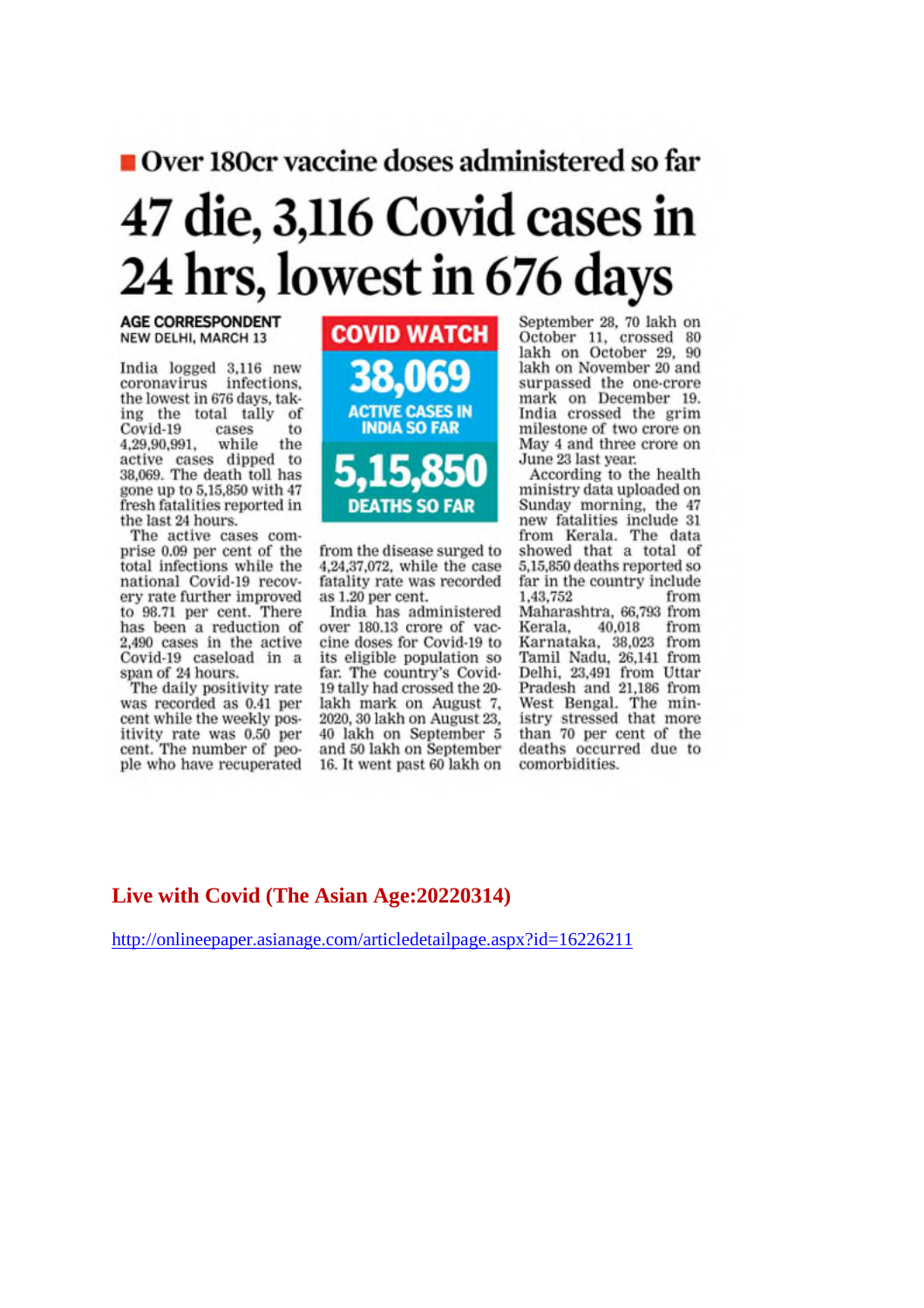# A new worry: How we need<br>to 'live with Covid' in India



wo years since Covid-19 was declared a pandemic on March 11, 2020 finally, for India, there seems to be some light at the end of the pandemic tunnel. The daily new Covid-19 cases in the country have come down to around  $4,000$  to  $5,000$ , the lowest in 22 months since May 2020. This has<br>revived some of the discourses - (a) whether the<br>third wave of Covid-19 pandemic is over in India? (b) Has Covid-19 become endemic in the country? (c) Will there be another wave? and (d) Does everyone need a Covid-19 vaccine booster dose? These are some of the many questions that people have in the mind.

To start with - in a pandemic or epidemic when the number of daily new cases comes down and stabilises at low levels, for at least two weeks, it is considered an end of the wave in that specific setting. If on a graph, these new cases are plotted on y-axis and the time on x-axis, a curve with a<br>flattened pattern would appear towards the end. Moreover, at present, the<br>daily new Covid-19 cases in India are lower than the cases before the third wave in the country. In this backdrop, it is logical to conclude that the<br>Covid-19 third wave is over. However, a wave<br>getting over does not<br>mean that SARS CoV2 has gone. In fact, the newer pathogens including viruses, once detected, stays with humanity for long, possibly forever. This seems to be the most probable scenario with SARS CoV2 as well. It clearly is time for us to prepare to<br>live with SARS CoV2.

That brings another<br>question: Has Covid-19 become endemic in India? To start with, we need to pandemic and tomorrow is endemic. Also, "endemic" does not mean<br>the "end" of the virus transmission. So, when do we call a disease "endemic"? An epidemic or pandemic starts with a<br>pathogen (in this case a virus) but ends with a "socio-political consensus". Therefore, when<br>Covid-19 would be considered endemic in any setting or country is going to<br>be determined by every country at different points of time. There is going to be some risk associated with SARS CoV2, which would be greater than pre-Covid period. Therefore, a decision on endemicity would be influenced by societal consensus and political leadership based upon how much risk any society or community is willing to accept, in the return to normalcy, in<br>other spheres of life? Sweden, Denmark and Britain, without explicitly declaring Covid-19 as endemic, removed nearly all Covid-19 related restrictions. When these<br>countries removed restrictions, the number of daily new Covid-19 cases were far higher than even the peak of the earlier waves in those settings.

The third wave of the Covid-19 pandemic in<br>India can be considered over. But in the last week of February 2022, a preprint mathematical modelling study by a group of researchers at a reputed educational institution in India claimed that the fourth wave in India would start in June 2022. Since then, the study has been criticised for lack of rigour and methodological flaws, including by not taking relevant epidemiological aspects in the consideration, the findings are on a weak scientific footing and as good as "an intelligent guess". Considering high population What would endemicity or 'living with SARS CoV2' mean? It would mean that for most adherence to **Covid appropriate** behaviour of masks and distancing - in public places would become a voluntary decision.

and nearly 95 per cent of the adult population receiving at least one shot of Covid-19 vaccines, there is a situation of hybrid immunity in the country. Though immunity and protection decline over a period, two shots of the vaccines continue to provide protection from severe disease and hospitaliere use for long. In this<br>backdrop, the possibility<br>of a fresh large-scale wave in India is very low. This is also to argue that there is no urgency to get a<br>booster for a healthy adult population.

What would endemicity or "living with SARS<br>CoV2" mean? It would mean that for most people adherence to Covid appropriate behaviour of face masks and physical distancing — in public places<br>— would become a voluntary decision. However, it would be pragmatic to remove the restrictions in a graded manner. First, the restrictions may be removed for the outdoor public spaces, then for closed spaces and before finally being removed for everyone. However, even when Covid-19 becomes endemic, it would be advisable for high-risk individuals - adults with comorbidities or the 60-plus population, to voluntarily adhere to masks and distancing as deemed appropriate. It is very likely<br>that for many months to come, some people will voluntarily wear masks in public places. The<br>Covid-19 pandemic has underscored the relevance of staying healthy. Therefore, living with<br>SARS CoV2 essentially would mean every individual needs to do their bit of adopting a healthier lifestyle, which would

intervention would be needed. In fact, some areas would require sustained and priority policy attention. As an example,<br>among all age groups,<br>school-age children are at lowest risk of severe disease. Therefore, proactive<br>interventions will be needed to bring everything for them to normalcy, urgently. The policy interventions needed to reopen schools with 100 per cent attendance in physical classes. The end of a wave entering into the or endemic stage also means that the face mask mandates for school-age children should be done away. Every effort by all state governments would have to be made to ensure continuity of school, which<br>should not be disrupted by a temporary rise in cases. It is also the time to focus upon the physical and<br>mental health of children through strengthened school health services.

At a broader level, even now, tackling misinformation (about various<br>aspects of virus and disease) should remain a priority. Science communication with the public<br>should be strengthened and sustained to counter misinformation. The general health services, both government and private facilities, for post and long Covid conditions need to be expanded and strengthened. The strengthened<br>mental health services should get renewed attention. For both, post Covid and mental health services, tele consultation services should be strengthened.

One thing is certain the Covid-19 pandemic<br>will be over. However, SARS CoV2 is likely to stay with humanity for long. All epidemiological and immunological evidence suggests that India is inching towards a Covid-19 endemic stage. It is time we as a society start preparing to live with<br>Covid-19. This requires actions at individual, societal and policy level.

#### Dr Chandrakant

Lahariya is a primary care physician, preventive medicine specialist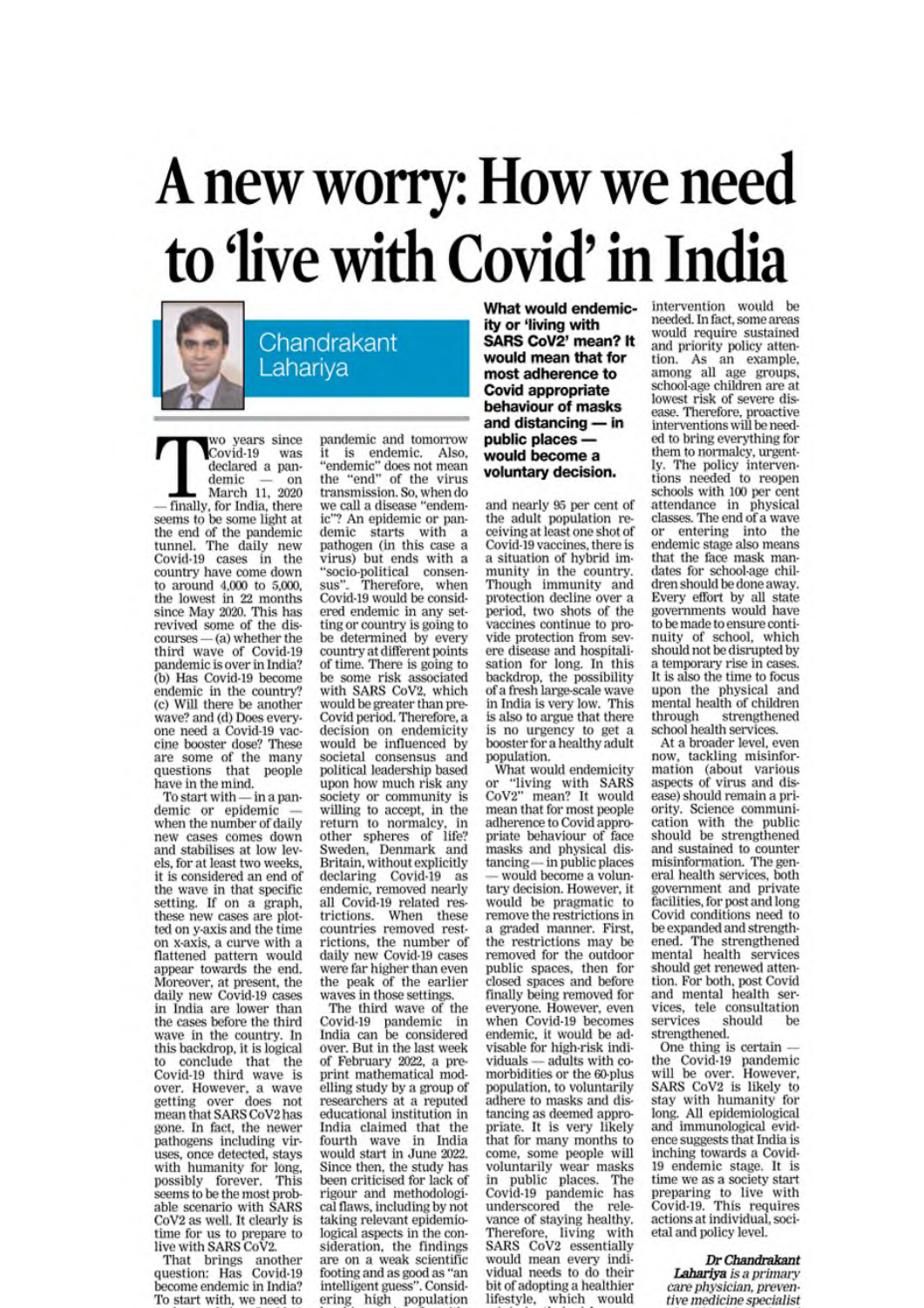## **Flower Power (The Asian Age:20220314)**

#### http://onlineepaper.asianage.com/articledetailpage.aspx?id=16225827

http://onlineepaper.asianage.com/articledetailpage.aspx?id=16225827

Floral waters are a great way to refresh yourself and hydrate your skin especially in the summer season

#### **BINDU GOPAL RAO**

**BINDU GOPAL RAO**<br> **EXAMPLE TRAO**<br> **EXAMPLE TRAO**<br> **EXAMPLE TRAO**<br> **EXAMPLE TRAO**<br> **EXAMPLE TRAO**<br> **EXAMPLE TRAO**<br> **EXAMPLE TRAO**<br> **EXAMPLE TRAOS**<br> **EXAMPLE TRAOS**<br> **EXAMPLE TRAOS**<br> **EXAMPLE TRAOS**<br> **EXAMPLE TRAOS**<br> **EXAM** 

#### **SKIN SENSE**

**SKIN SENSE**<br>Floral waters have the same properties as<br>essential oils, but are much gentler on the skin, easily absorbable and in general<br>easier to use. They are excellent toners<br>and can be used as a part of regular skin-

#### **CHOOSE RIGHT**

Always choose floral<br>water depending on the<br>plants/ flowers proper-<br>ties since the hydrosol derives its properties derives its properties<br>from the plant materi-<br>al. **Sanchi Sehgal**,<br>Founder, Ozone<br>explains, "skin conditions like conductions<br>
dark pigmenta-<br>
tion, dull skin,<br>
sunburns, are<br>
well treated with<br>
Bulgarian Rose<br>
water. Lavender<br>
Floral waters helps

Sanchi Sehgal<br>Founder Ozone<br>Signature



all skin types and<br>have significant<br>skincare benefits.

skincare henefits.<br>Besides pore<br>tightening and toning,<br>floral waters can refresh<br>the face and help soothe the skin. Rose<br>floral water, for instance, helps maintain<br>anti-aging properties, as it contains<br>powerful antioxidant

- Vaishali Sharda, CEO, Mellow Herbals



LORAL WATERS ARE 100% STEAM DISTILLED<br>HYDROSOLS OF FLOWERS. THEY ARE BASICALLY<br>WATER-SOLUBLE COMPONENTS OF FLOWERS. THEY<br>ARE BY-PRODUCTS IN THE PROCESS OF<br>MANUFACTURING ESSENTIAL OILS, HAVE ALMOST<br>THE SAME PROPERTIES AS TH GENTLER ON THE SKIN.

ENITER ON THE SKIN.<br>
in regulating and balancing oil levels<br>
and is best for oily skin condition.<br>
For skin toning and brightness,<br>
from the magic due<br>
to its rich vitamins and<br>
condita do the magic due<br>
to its rich vitami

contain preservatives.<br>Also check the shelf life<br>of the hydrosol you opt for."

**FRESHNESS FIRST** 

Flowers that are picked<br>at dawn with dew on<br>them are ideal for<br>floral water. One<br>must always must always<br>
incorporate<br>
floral water as<br>
a part of the<br>
nydrating ritu-<br>
ution shine<br>
works amazing.<br>
Reporting<br>
Reporting

# **Promira Banerjee,**<br>CMO, Sutatva

 $\begin{tabular}{l|c|c} \hline \textit{omira Banerjee, & \textit{lv}, \textit{Promirra} \\ \hline \textit{no}, \textit{Sutatva} & \textit{C} & \textit{N} & \textit{Promirra} \\ \hline \textit{Ba are rjee, \\ \textit{Bane rjee, \\ \textit{Nautiumgal, antibinmato}} \\ \hline \textit{rial, and anti-inflammato} & \textit{rial, and anti-inflammato} \\ \hline \textit{rip} & \textit{prepties.} \\ \hline \textit{rhe irritated or burnt} & \textit{skin, with excellent} \\ \textit{asitringent} & \$ 

 $\widehat{a}$ 

**PO 90** 

 $\scriptstyle\bigtriangleup$ 

lent for stress relief. Always keep the lid<br>closed tight, preferably in the refrigerator:<br>Do not expose the hydrosols to sum-<br>light or keep them exposed. Not be<br>diluted with any other substance

cost

- Dr. Deheshi , Dr. Debesn<br>Bhattacharjee, Clinical<br>smetologist, Founder of<br>Lueur Aesthetics

for keep them exposed. Not be<br>diluted with any other substance too."<br>It is good to carry it in your face one you have substance<br>weak it is good to carry it in your<br>more for the conce you have just on<br>the finished your work

Pooja Nagdev<mark>,</mark><br>Founder, INATUR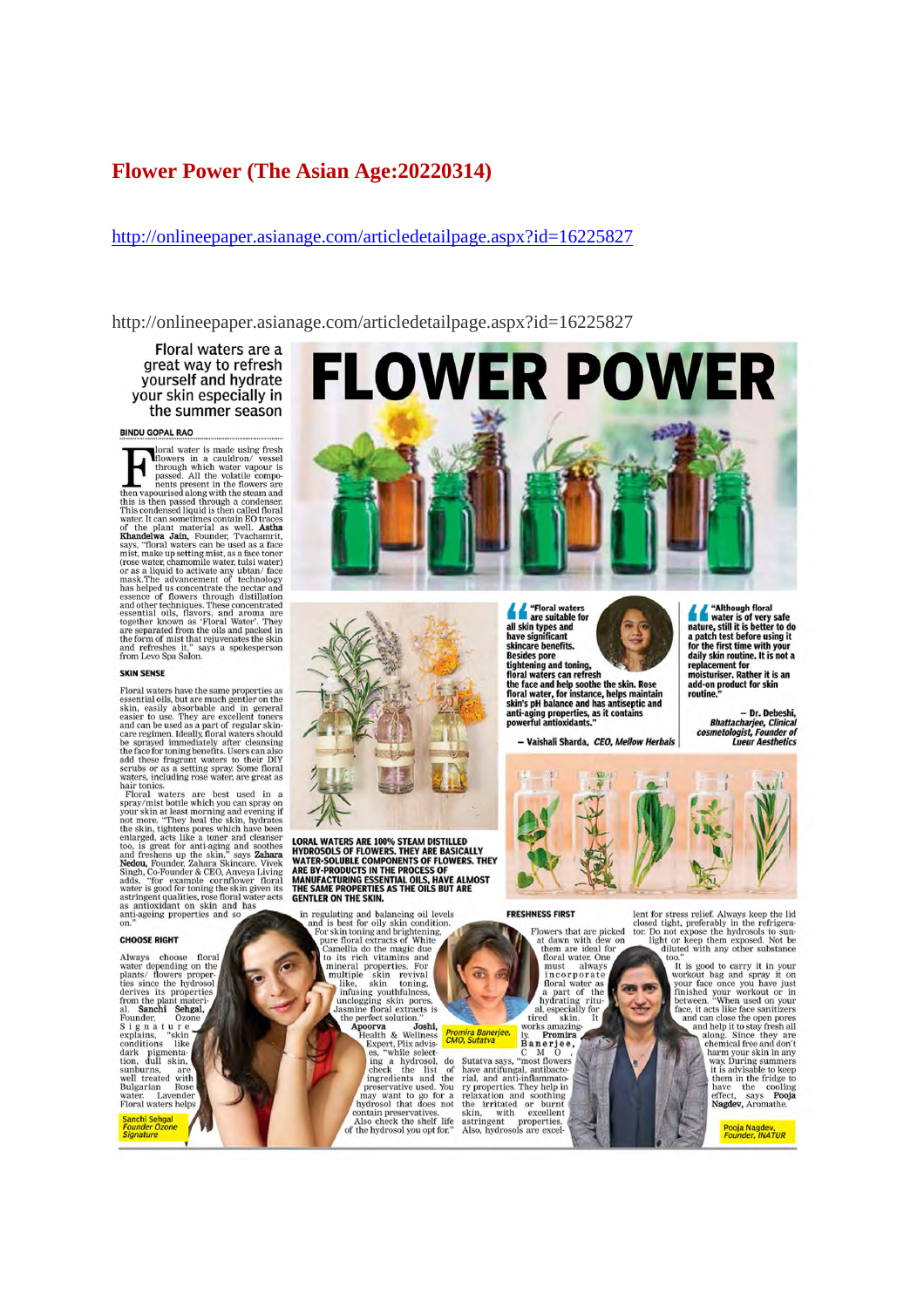# **Fitness motivation:**

# **Fitness motivation: Karishma Tanna nails these three exercise routines; check them out**

# **If you're looking for inspiration for a fit and active life, take a look at these exercises that the 38-year-old tried (The Indian Express:20220314)**

Karishma-1200The actor is serious about her fitness regime! (Source: Karishma Tanna/Instagram)

Newlywed Karishma Tanna is dedicated to fitness — her social media is proof! The actor's fitness is inspiring and if you are looking to have that fit and active life, take a look at the combination of exercises that she tried.

|Karishma Tanna wedding: Actor made for a gorgeous bride in a soft pink lehenga; see pics She took to Instagram to share a video and captioned it, "Come check this. Cz its #trending [Sic]". Take a look here.

The exercises she attempted are as follows:

\*Knee raises

An effective workout that targets the abs and the core, knee raises are a great way for effective calorie burn.

\*Single knee raise and hold

Karishma attempted another variation of the knee raises, which are also known as single knee raises. She chose to do repetitions with a hold count in the middle. These target the core and abs as well.

\*Side lateral shoulder raises

Next, she attempted side lateral shoulder raises which are beneficial for the shoulders. It improves flexibility and blood circulation.

ALSO READ |Karishma Tanna aces inversion poses like a boss; see pics Previously, the 38-year-old had shared another workout video on Instagram wherein she was seen attempting dumbbell curls, leg stretches, and more. Take a look at the post here.

Would you try these exercises out?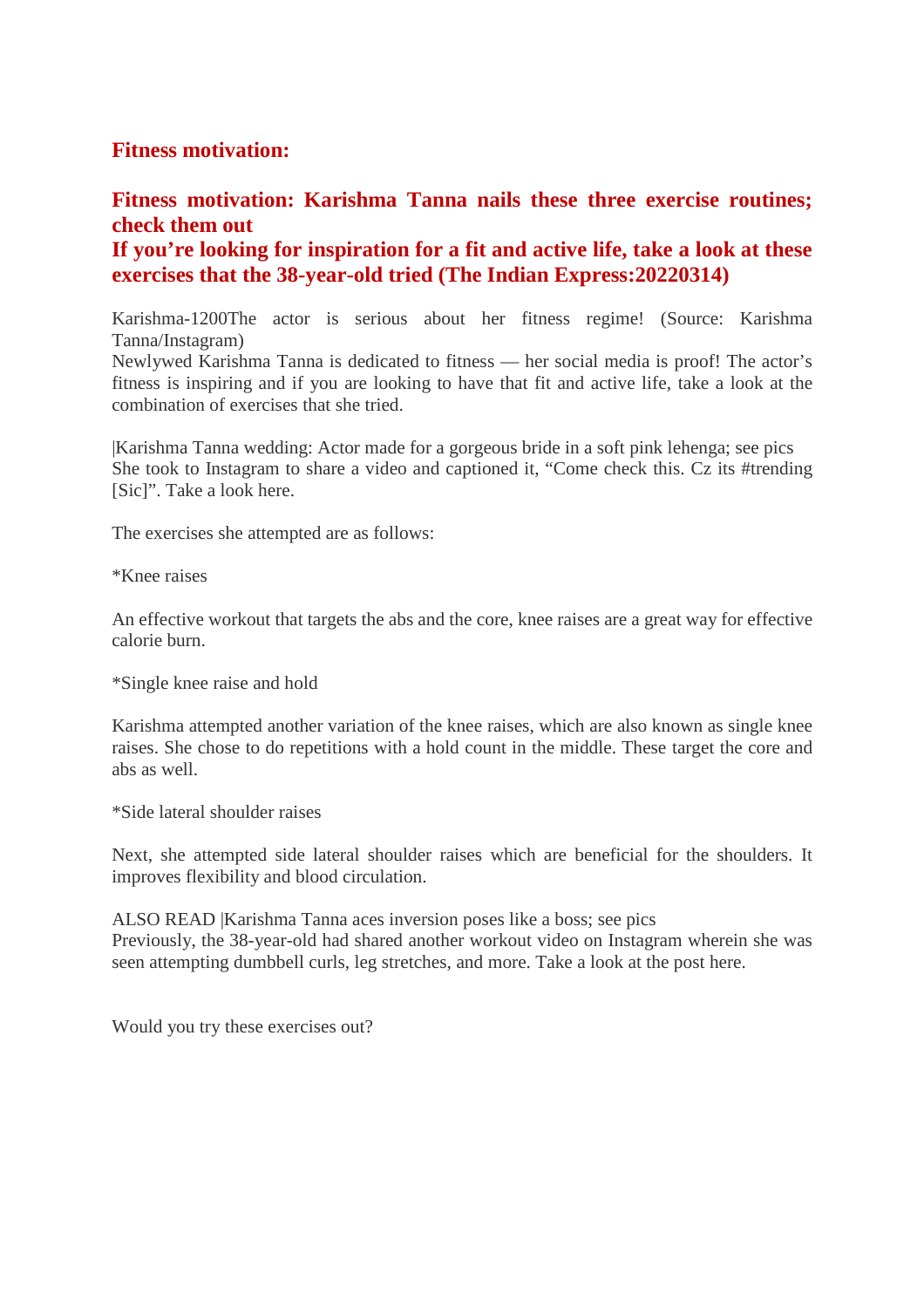# **Healthy eating**

# **Healthy eating: Find out how you can add Romanesco broccoli to your plate Chef Vicky Ratnani took to Instagram to share details about this versatile green! (The Indian Express:20220314)**

https://indianexpress.com/article/lifestyle/food-wine/winter-special-romanesco-broccolibenefits-recipe-vitamins-7658654/

Broccoli-IGRomanesco broccoli, as captured by Chef Vicky Ratnani. (Source: Chef Vicky Ratnani/Instagram)

This is the perfect time to experiment with a variety of fresh produce. From fruits to vegetables, try making everything from roasts, stir-fries and curries and share the deliciousness with friends and family.

ALSO READ |Are your meals well-balanced? Here's what you need to know If you're on the lookout for a healthy addition to your dinner table, we have a suggestion: Romanesco broccoli. Chef Vicky Ratnani took to Instagram to share many ways in which this versatile vegetable can be used. Take a look here:

The humble green, also known as "Roman cauliflower, broccolo romanesco, romanesque cauliflower or simply romanesco, is an edible flower bud of the species Brassica oleracea." Explaining the origin of this power packed vegetable, the chef said, "First documented in Italy in the 16th century, it is chartreuse in color, and has a form naturally approximating a fractal."

This vegetable can be compared to a traditional cauliflower in terms of taste. However, it has a firmer texture and delicate nutty flavour.

To replicate the taste, the chef suggested that you imagine the combination of cauliflowers together with walnuts: a balance of smooth, nutty taste. "Think cauliflower and walnuts or chestnuts together."

Romanesco is a rich source of vitamin C, vitamin K, dietary fiber, and carotenoids which will make sure that it's a healthy addition to your diet. This vegetable is to be enjoyed during the cooler months as a "veggie side dish for any roasted or grilled meat and poultry main course".

Due to the delicate taste of the Romanesco, it's important that you cook it gently to retain maximum flavour. The use of freshly cracked black pepper and a dash of lemon is recommended to amp up the taste of Romanesco. The chef simply cooks it and flavours it with "just a little garlic, chillies, pepper, and lemon."

ALSO READ |Foods that help promote lung health

The addition of Romanesco could be a game-changer. Rich in essential vitamins and dietary fibre, roast it, bake it, fry it, let us know how you liked it!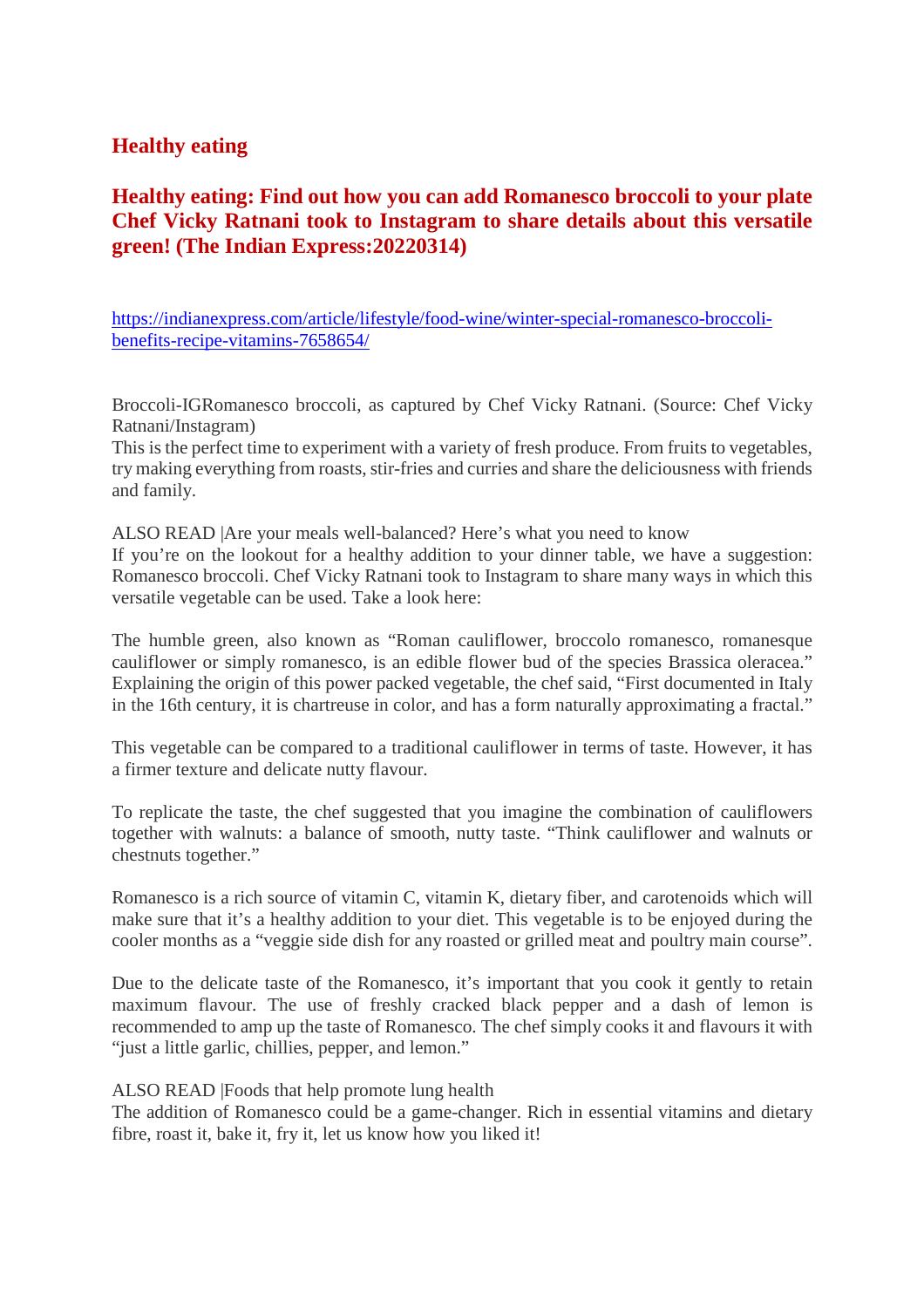# **Mental health**

**Mental health: How to deal with stress in a post-Covid world It is important to understand the coping mechanisms of dealing with stress and managing it efficiently if one can't do away with it(The Indian Express:20220314)**

https://indianexpress.com/article/lifestyle/health/mental-health-post-covid-stress-anxiety-tips-7794622/

mental healthUncertainty has been one of the root causes of stress at all levels. (Source: Getty Images/Thinkstock)

Studies worldwide have revealed an enormous rise in the numbers and the severity of stressrelated disorders, said Dr Preeti Chawla, counselling psychologist and life skills trainer, The Learning Lobby by Practically.

"Interestingly, it is not the fear of the Covid-19 virus itself, but the new normal that people have unknowingly adopted in order to break the chain of viral spread," said Dr Chawla.

Also Read |Mental health in India: A perspective

Uncertainty has been one of the root causes of stress at all levels. Students and homemakers were not left behind. Getting back to the school/college also burdened students and parents with anxiety and fear of catching the virus.

It is important to understand the coping mechanisms of dealing with stress and managing it efficiently if one can't do away with it.

I. Dealing with the feelings

Acknowledge how you feel

It's important that you are honest with your feelings. Journaling might be one of the best ways to record your innermost thoughts and feelings.

As you write your thoughts, label anything that alarms you with negativity. Talk to your most trusted friend or confide in a counsellor. Be gentle with yourself. Do not judge yourself.

Acceptance of uncertainty

Although we all love to have control over every situation in our lives, it's not always the case. The pandemic for that matter was out of bounds.

Also Read |Combating the mental health crisis in India Nobody knew that it would leave no room for one to plan things ahead of time. Uncertainties are a part of life.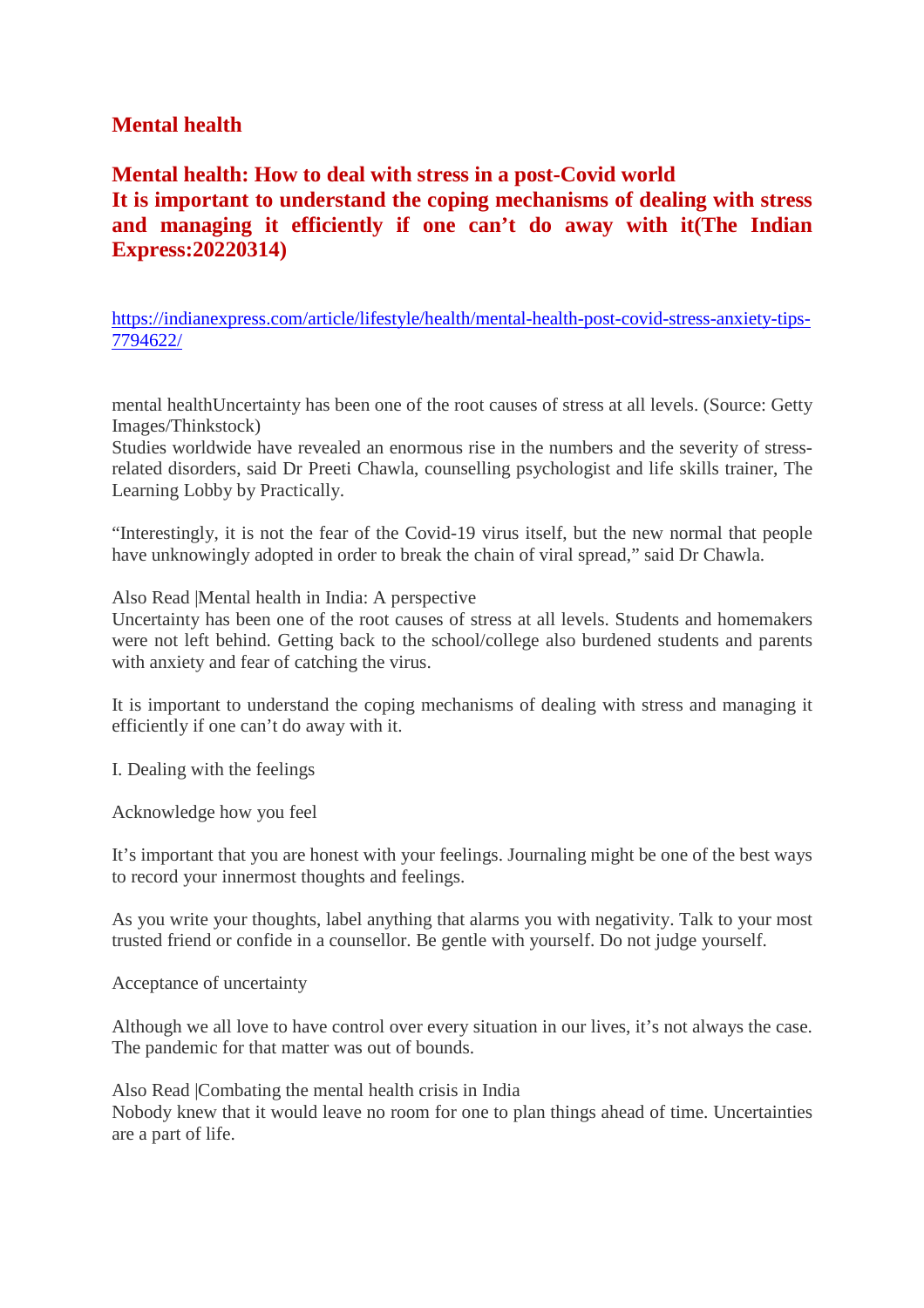Preparing oneself to have a placid mind through the ebbs and tides no matter how things turn out is the key. Remember, it is okay to not have control over the situation.

II. Ways to remain calm

Get physical activity

Sedentary lifestyle can be the worst bane. Being a couch potato leads to stress that aggravates or leads to other health issues such as cardiovascular disease, immune system suppression, diabetes, obesity, sleep issues, headaches, neck and back pain, and depression or anxiety issues among others, according to ACSM's Health and Fitness Journal.

Pexels-yoga (Source: Representative image/Pexels)

Also Read |As schools reopen, experts say parents must pay attention to children's mental health

Some recommended physical activities include jogging, skipping, dancing, sport, use stairs, play with kids/ pets. Getting physical activity or exercise helps release dopamine and serotonin that alleviate stress, suggest various sources including Exercise and Sport Sciences Review.

Besides, it can boost the cardiovascular, digestive, and immune systems.

Healthy food

Be on a balanced diet. Reduce junk or fried foods. Include citrus fruits in your diet.

According to the book titled 'Post-harvest Biology and Technology of Tropical and Subtropical Fruits', due to their high content of Vitamin C, citrus fruits offer multifarious benefits from boosting immunity to building collagen and reducing anaemia and stress.

balanced diet Be on a balanced diet. Reduce junk or fried foods. (Source: Pexels) Optimum rest

Six to seven hours of sound sleep is very important to get over stress. But ironically there is a link between sleep and stress. It is hard to get quality sleep when stressed out.

sleep Six to seven hours of sound sleep is very important to get over stress.(Source: Getty Images/Thinkstock)

And sleep deprivation can lead to cardiovascular diseases, other co-morbidities, memory loss, lack of focus, and even safety concerns while driving.

Exercising optimally and eating on time will surely help in stress release which in turn will help in getting the right amount of sleep.

Sunlight

Basking under the sun for at least 20 minutes every day will not only give you your natural Vitamin D, but also help ward off stress and depression. Did you know that sunlight increases your serotonin and keeps Seasonal Affective Disorder (SAD) at bay?

Also Read |Languishing: What to do if you are feeling restless, apathetic or empty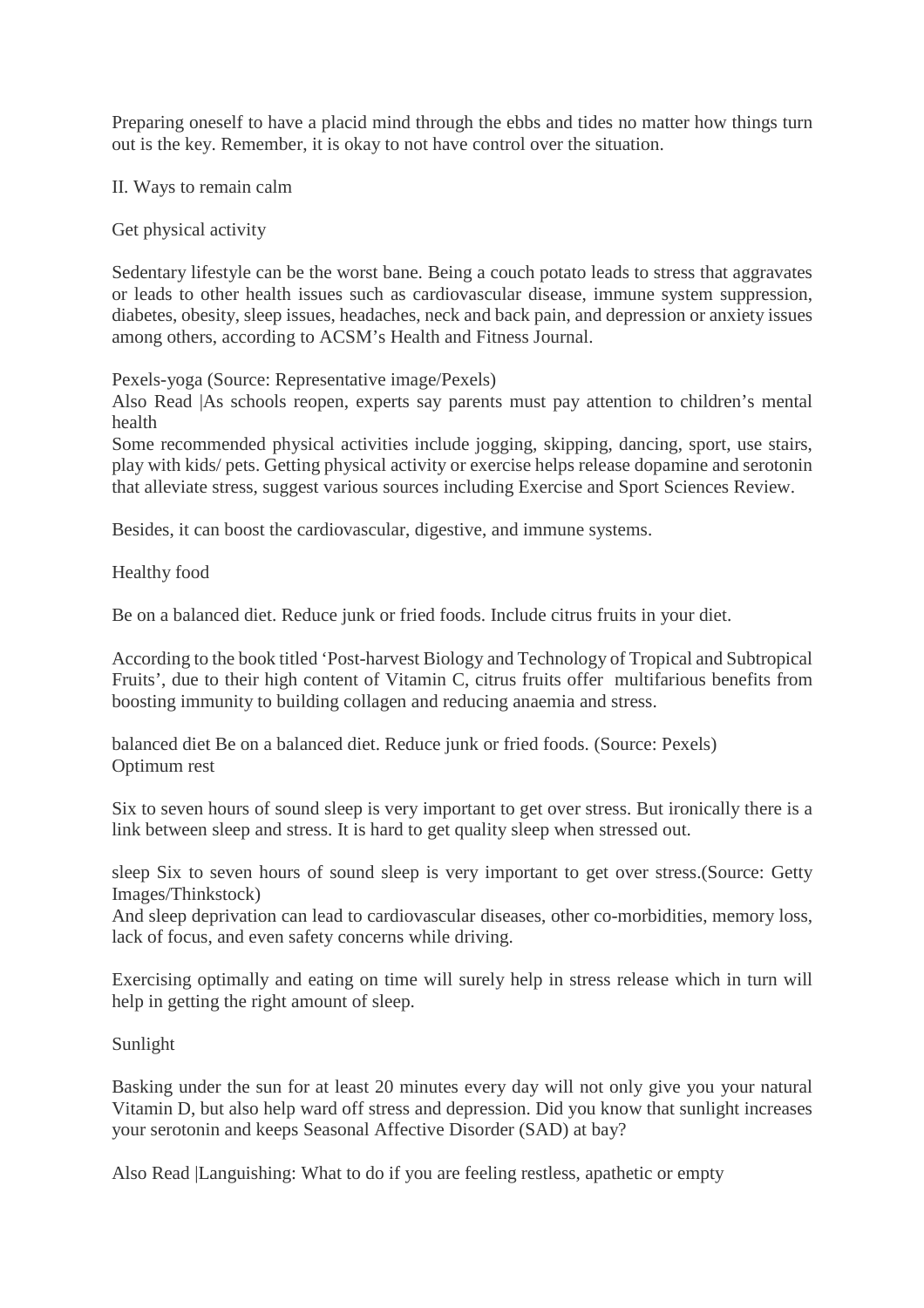According to a study by researchers at Brigham Young University, 'increased mental health distress was found during periods of reduced sun time hours'.

### Stay connected

With the lockdowns and infrequent socialising that ensued with it, many have felt cut off from their herd.

But one can still be part of online communities and communicate with friends and folks through video calls or join online forums on their area of interest – be it a book club or a hobby.

parents and children bonding, parents and children communicating, connecting with children, parenting, indian express, indian express news Spend quality time with family. Read, watch animation films, cook, declutter and play with children or pets. (Source: Getty/Thinkstock) Also Read |Self-compassion: Here's why you need to be kinder to yourself Spend quality time with family. Read, watch animation films, cook, declutter (did you know decluttering is a great stress-buster?), and play with children or pets.

## Get some me-time

Meditate. The little me-time gives you the window for introspection and connecting with your inner-self. Yoga and deep breathing work just as well with multiple health benefits. Keep your senses away from indulgences.

Watching too much TV or mobile phone is one form of indulgence to the eyes! Journal to reflect upon how you are feeling better day by day.

Limit digital activity

Limit exposure to news and updates. Use social media moderately. Rein your thoughts and keep your rationale before you can go too deep in your thoughts.

Go creative and use expressive arts. The pandemic has undoubtedly set loose the side-effects in the form of stress globally, but the cure is very much within our means. With the above tips, you would know it's never too hard to get over stress.

# **Vegetarian diet**

**Vegetarian diet could reduce cancer risk by 14 per cent, according to a new study**

**Published in BMC Medicine, the research was conducted by analysing diet groups of over 450,000 people in the UK Biobank wherein the participants were categorised by level of meat and fish consumption (The Indian Express:20220314)**

https://indianexpress.com/article/lifestyle/health/a-world-cancer-research-fund-says-that-avegetarian-diet-could-cancer-risk-by-14-7811984/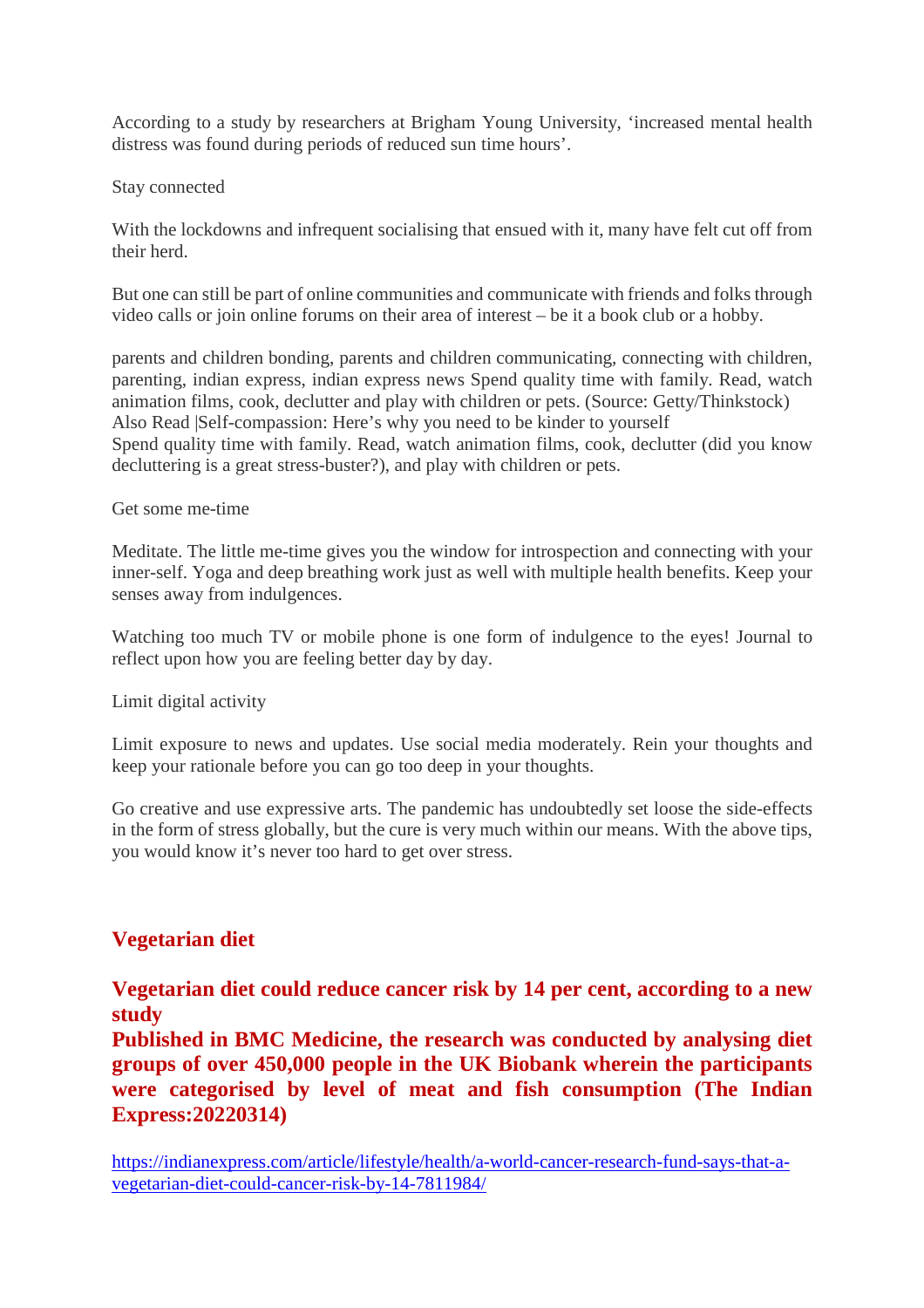vegetarian diet, cancer preventionHere's what this study had to say about a vegetarian diet's benefits for cancer prevention. (Photo: Pexels)

Many doctors and experts have often talked about the benefits of a vegetarian diet. According to Minal Shah, senior nutrition therapist at Fortis Hospital, Mulund, "A vegetarian diet is a healthy diet that may lower LDL cholesterol levels and blood pressure. It can reduce the incidence of hypertension, metabolic disease, including obesity and type-2 diabetes, and decrease the risk of death from ischemic heart disease."

FSSAI India had also tweeted about the many benefits of a plant-based diet.

Now, a recent study conducted by World Cancer Research Fund, Cancer Research UK and Oxford Population Health stated that vegetarians are at lesser risk of cancer than meat and/or fish eaters.

Published in BMC Medicine, the research was conducted by analysing diet groups of over 450,000 people in the UK Biobank wherein the participants were categorised by level of meat and fish consumption. Regular meat-eaters were classified as those who consumed processed meat, red meat or poultry more than five times a week; low meat-eaters less or equal to five times a week. The study also analysed people who didn't eat meat but did eat fish (pescatarians); the final group included vegetarians who never consume any meat or fish.

vegetarian diet, cancer prevention "Pursuing a vegetarian diet can significantly reduce the incidence of developing not only colorectal or other gastro-intestinal cancer, but will also help decrease overall cancer incidence in the population," said Dr Basu. (Photo: Pexels) Following were the findings of the study:

\*Compared with regular meat-eaters, the risk of developing any type of cancer was 2 per cent lower in low meat-eaters, 10 per cent lower in pescatarians, and 14 per cent lower in vegetarians.

\*Low meat-eaters had a 9 per cent lower risk of developing bowel cancer in comparison to regular meat-eaters,

\*Vegetarian women had a lower risk of postmenopausal breast cancer (18 per cent) in comparison to regular meat-eaters, potentially due to the lower body mass index observed in vegetarian women.

\*Pescatarians and vegetarians had a lower risk of prostate cancer (20 per cent and 31 per cent, respectively) in comparison to regular meat-eaters.

ALSO READ |Vegetarians, increase your protein intake with these smart swaps

Concurring with the findings of the study, Dr Ayan Basu, HoD and senior consultant, Radiation Oncology, HCG EKO Cancer Center, Kolkata, said, "Overall, pursuing a vegetarian diet can significantly reduce the incidence of developing not only colorectal or other gastro-intestinal cancer, but will also help decrease overall cancer incidence in the population. Most prospective observational studies conclude following a vegetarian diet decreases overall cancer risk by 10 to 12 per cent across different sites. Those consuming a vegetarian diet had 22 per cent lower risk of developing colorectal cancers than non-vegetarians."